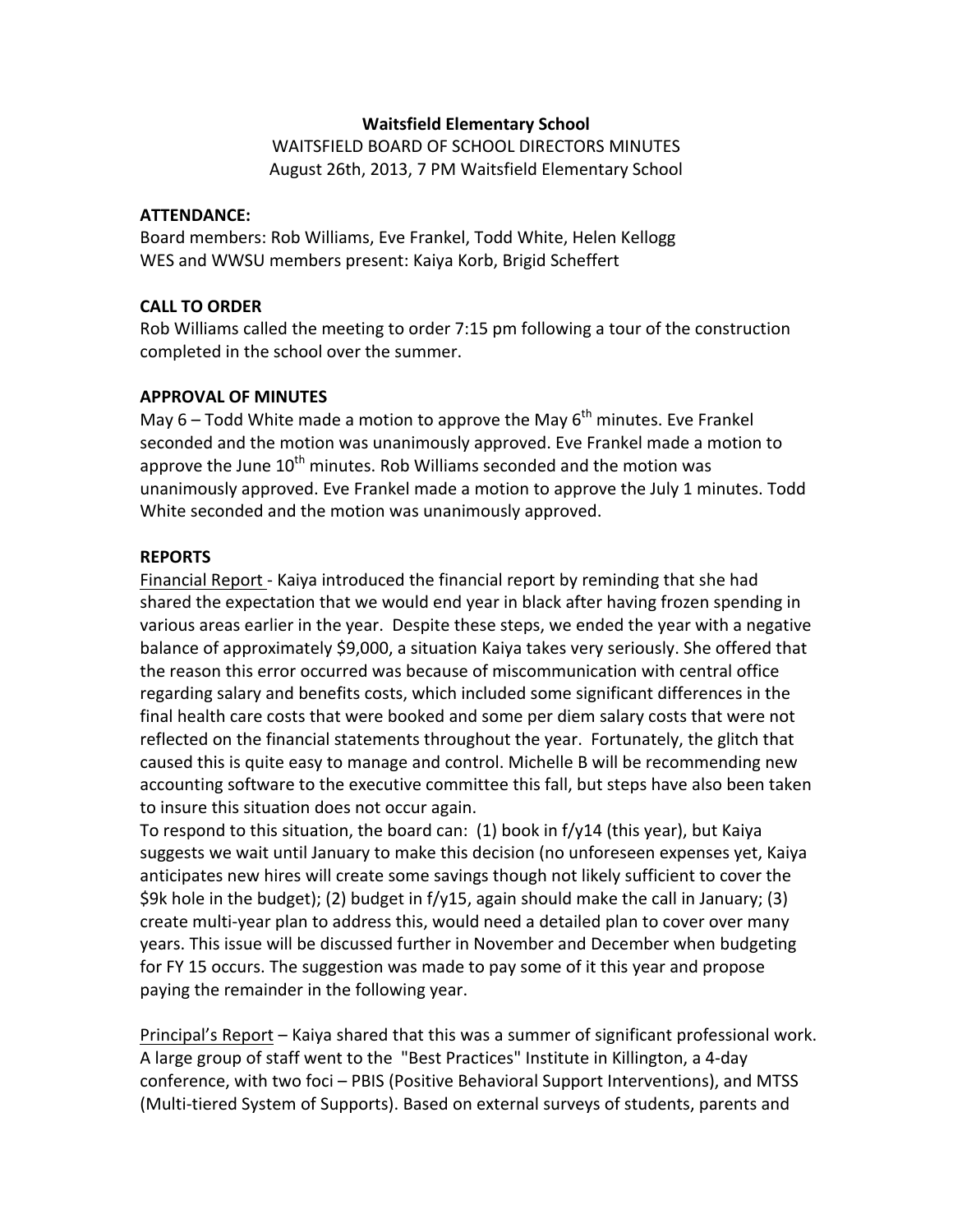staff, two areas emerged for focus: (a) clear school-wide expectations and (b) acknowledgement of appropriate behaviors. The team chose four key expectations akin to new version of the "Waitsfield Ways": engaged, responsible, safe and kind. Acknowledgement for these behaviors will be rolled out using a rock theme, using cards for individual recognition, and a school-wide goal/celebration, the first of which will be a field day and BBQ lunch. Future celebrations and activities will be decided by the students.\*

The school year will start with 161 students, which is an increase from last year. This includes several new families moving to town.

Yestermorrow built a great playhouse with a living roof, for the use of younger students on the playground. Eric Mongeon is swiftly integrating with teachers to get the library and technology component woven into the teaching units. Keith Puffer, our technology support staff member has been busy all summer trouble shooting to make us ready for the start of school.

School starts Wednesday morning with a brief assembly.

Executive Committee Report - none reported.

Superintendent's Report - The administrators also met for a conference at Killington listening to learned speakers and spending time learning to work together. The team then came together on Aug 12th to review the plans and practices in place. The foci for Brigid this year will include: 1) increasing student voice in an instructional environment. Surveys will be developed to help students express (anonymously) feedback on the instruction provided. 2) in anticipation of the coming common core, that we provide equal interest in students passion and interests as we do on the testing component. Eve noted the positive impact of Brigid's comments in the Valley Reporter as a nice tone to start off the school year.

## **DISCUSSION**

Audience and Written Communication - none submitted. Board Communication - Kaiya reviewed the calendar of intended communication from

the board, starting with policy and budgeting in the fall. Focus Areas for Professional Development - Kaiya asked to hold off on this until Allison is present for the discussion

# **ACTION**

Policy Packet #3 E1: Fiscal Management and general financial accountability E2 Budgeting E3 Financial reports and statement E4Risk Management